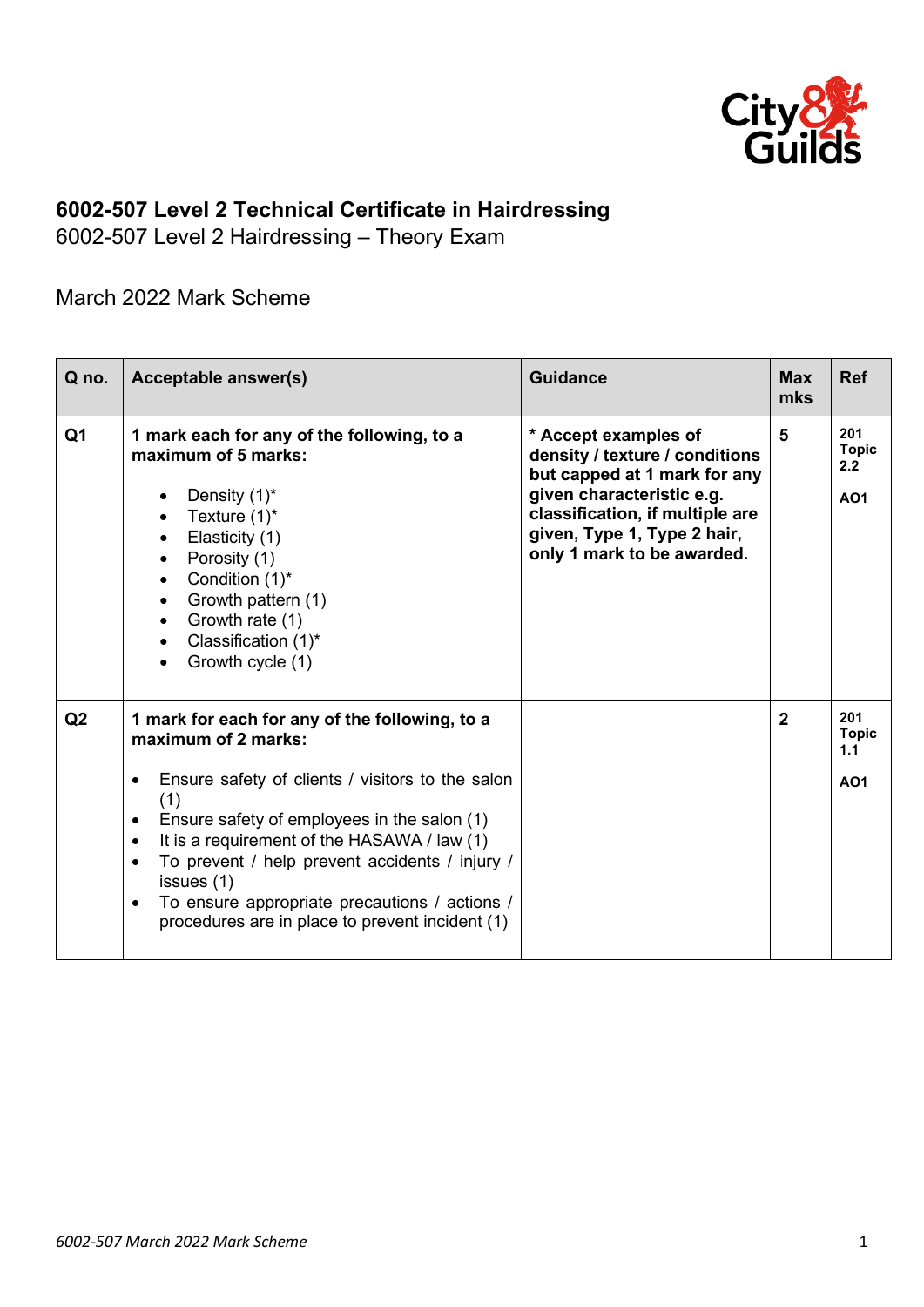| Q no.           | <b>Acceptable answer(s)</b>                                                                                                                                                                                                                                                                                                                                                                                                                                                                                                                                           | <b>Guidance</b>                                                                                                                                                                                               | <b>Max</b><br>mks       | <b>Ref</b>                                    |
|-----------------|-----------------------------------------------------------------------------------------------------------------------------------------------------------------------------------------------------------------------------------------------------------------------------------------------------------------------------------------------------------------------------------------------------------------------------------------------------------------------------------------------------------------------------------------------------------------------|---------------------------------------------------------------------------------------------------------------------------------------------------------------------------------------------------------------|-------------------------|-----------------------------------------------|
| Q <sub>3</sub>  | 1 mark each for the following to a maximum of<br>4 marks, see guidance:<br>Issue a refund / exchange (1) if retail items /<br>goods are faulty / not as described / not fit for<br>purpose (1)<br><b>Redo the service free of charge* (1) if the service</b><br>is not completed to a professional standard /<br>provided with reasonable skill / care (1)<br>Compensate with other / additional services<br>*(1) if the service has caused damage (1)<br>Contact their supplier and gain replacement<br>goods(1)                                                     | A maximum of 3 marks can<br>be awarded for identification<br>points only (in bold).<br>*Responses in relation to<br>different services / another<br>service must mention<br>compensation / free of<br>charge. | $\overline{\mathbf{4}}$ | 201<br><b>Topic</b><br>1.2<br><b>AO2</b>      |
| Q <sub>4</sub>  | 1 mark for each for any of the following, to a<br>maximum of 4 marks:<br>Ensures accurate / balanced finishes / cuts /<br>results (1) which means clients will return to them<br>/ recommend them to others (1) potential to earn<br>more money (1)<br>Prevents absence / time out of work due to ill<br>health (1) retain employment (1)<br>Prevents long term damage to the stylist back /<br>long-term muscle pain / Avoids fatigue /<br>Ensures good balance (1) by evenly distributing<br>body weight (1) aids stability (1) to avoid accidents<br>happening (1) |                                                                                                                                                                                                               | 4                       | 201<br><b>Topic</b><br>1.1<br>AO <sub>2</sub> |
| Q <sub>5a</sub> | 1 mark for each for any of the following, to a<br>maximum of 2 marks:<br>Eczema (1)<br>Psoriasis (1)<br>Dermatitis (1)<br>Scars / Keloid scarring (1)<br>Moles (1)<br>Cysts (1)<br>Skin tags (1)                                                                                                                                                                                                                                                                                                                                                                      | Do not accept<br>Infectious conditions e.g.<br>Impetigo as this is a bacterial<br>infection and not a skin<br>condition.                                                                                      | $\overline{2}$          | 201<br>2.3<br><b>AO1</b>                      |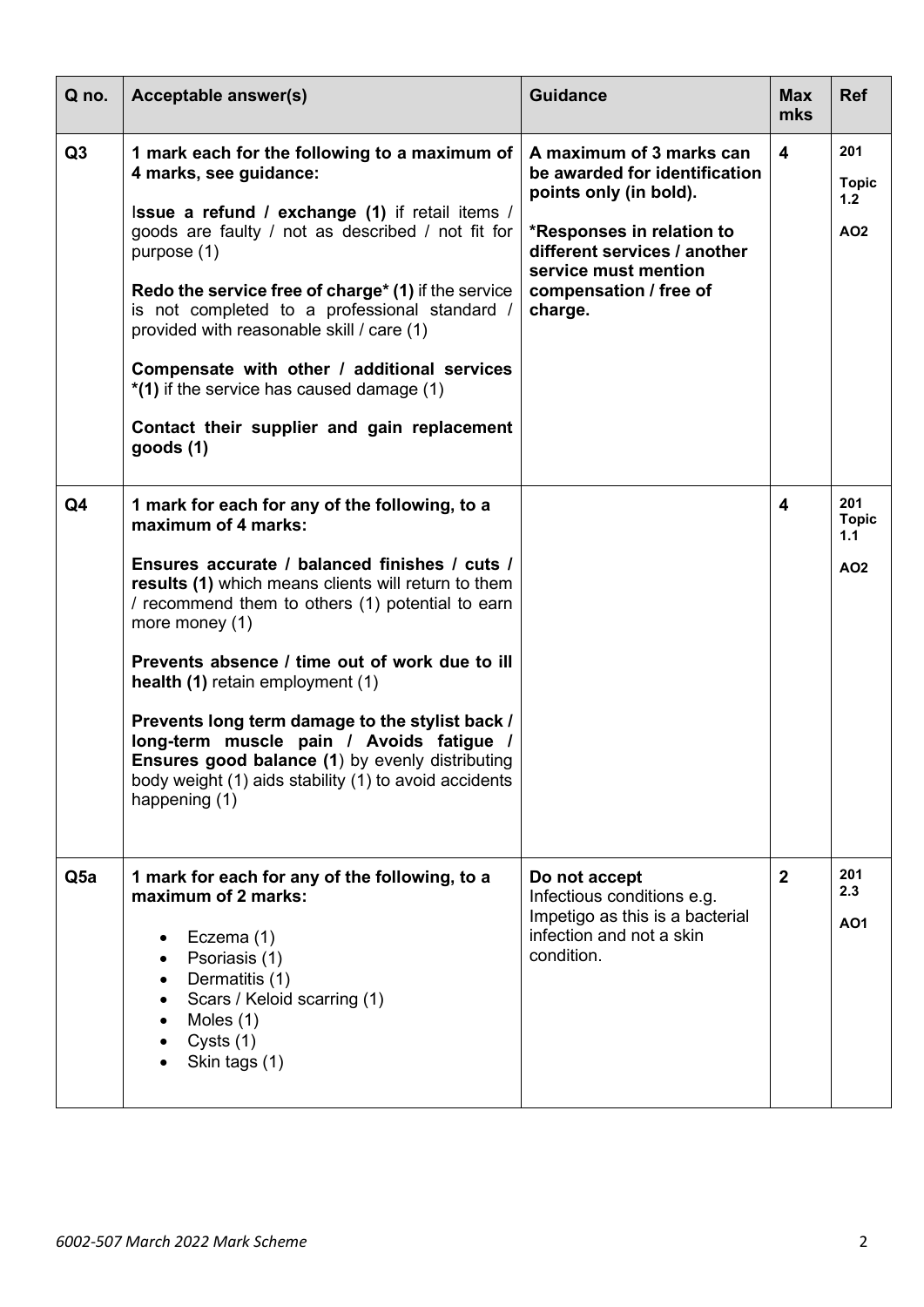| Q no.            | Acceptable answer(s)                                                                                                                                                                                                                                                                                                                                                                                                                                                                                                                                                                                                                                                                                                                                                                                                                                                                     | <b>Guidance</b>                                                                                                                                                                                                                                                                                                                                | <b>Max</b><br>mks       | <b>Ref</b>               |
|------------------|------------------------------------------------------------------------------------------------------------------------------------------------------------------------------------------------------------------------------------------------------------------------------------------------------------------------------------------------------------------------------------------------------------------------------------------------------------------------------------------------------------------------------------------------------------------------------------------------------------------------------------------------------------------------------------------------------------------------------------------------------------------------------------------------------------------------------------------------------------------------------------------|------------------------------------------------------------------------------------------------------------------------------------------------------------------------------------------------------------------------------------------------------------------------------------------------------------------------------------------------|-------------------------|--------------------------|
| Q5b              | 1 mark for each for the following, to a<br>maximum of 4 marks (see guidance):<br>Services might not be able to go ahead (1) If<br>the condition is open (skin broken) / tender / sore<br>(1)<br>Care must be taken with tools not to catch /<br>scratch / irritate the condition (1) making it<br>worse / inflaming it further (1)<br>Pressure may need to be adapted* / the area<br>avoided (1) to avoid discomfort to the client (1)<br>Products for use/services may be adapted (1)<br>to accommodate the condition (1)                                                                                                                                                                                                                                                                                                                                                               | A maximum of 3 marks can<br>be awarded for identification<br>points only<br>*Accept examples of<br>adaptations (e.g. mention of<br>massage technique /<br>tension) capped at 1 mark                                                                                                                                                            | $\overline{\mathbf{4}}$ | 201<br>2.3<br>AO2        |
| Q <sub>6</sub> a | 1 mark for each for any of the following, to a<br>maximum of 3 marks:<br>Effleurage (1)<br>$\bullet$<br>Petrissage (1)<br>٠<br>Rotary (1)<br>$\bullet$                                                                                                                                                                                                                                                                                                                                                                                                                                                                                                                                                                                                                                                                                                                                   |                                                                                                                                                                                                                                                                                                                                                | $\overline{3}$          | 202<br>2.2<br><b>AO1</b> |
| Q6b              | 1 mark for each for any of the following, to a<br>maximum of 6 marks:<br><b>Effleurage</b><br>Will distribute the products through the hair<br>evenly (1) maintaining client comfort / relax client*<br>(1)<br>Minimises tension on the hair / avoiding<br>pulling on the fine hair (1) to avoid hair damage<br>/ breakage (1)<br><b>Petrissage</b><br>Will increase blood flow (1) aiding skin cell<br>regeneration* (1) and stimulating (hair) growth* (1)<br>aid penetration/ sinking in / absorption *** of<br>conditioning products to the scalp (1) relax client*<br>(1)<br><b>Rotary</b><br>Stimulates the scalp (1) increasing blood flow /<br>aiding cell re-generation <sup>*</sup> / hair growth *(1)<br>Removes dead skin cells** (1) preventing build-<br>up on the scalp $(1)$<br>Stimulates the sebaceous gland (1) to increase<br>moisture/sebum levels on the scalp (1) | *Do not award additional<br>marks for similar points.<br>** Accept variation of words<br>with the same meaning.<br>***Do not award marks for<br>removal of grease / product<br>build-up as shampoo<br>product instigates this<br>A maximum of 4 marks can<br>be awarded for identification<br>points (bold) that have not<br>been expanded on. | 6                       | 202<br>2.2<br>AO2        |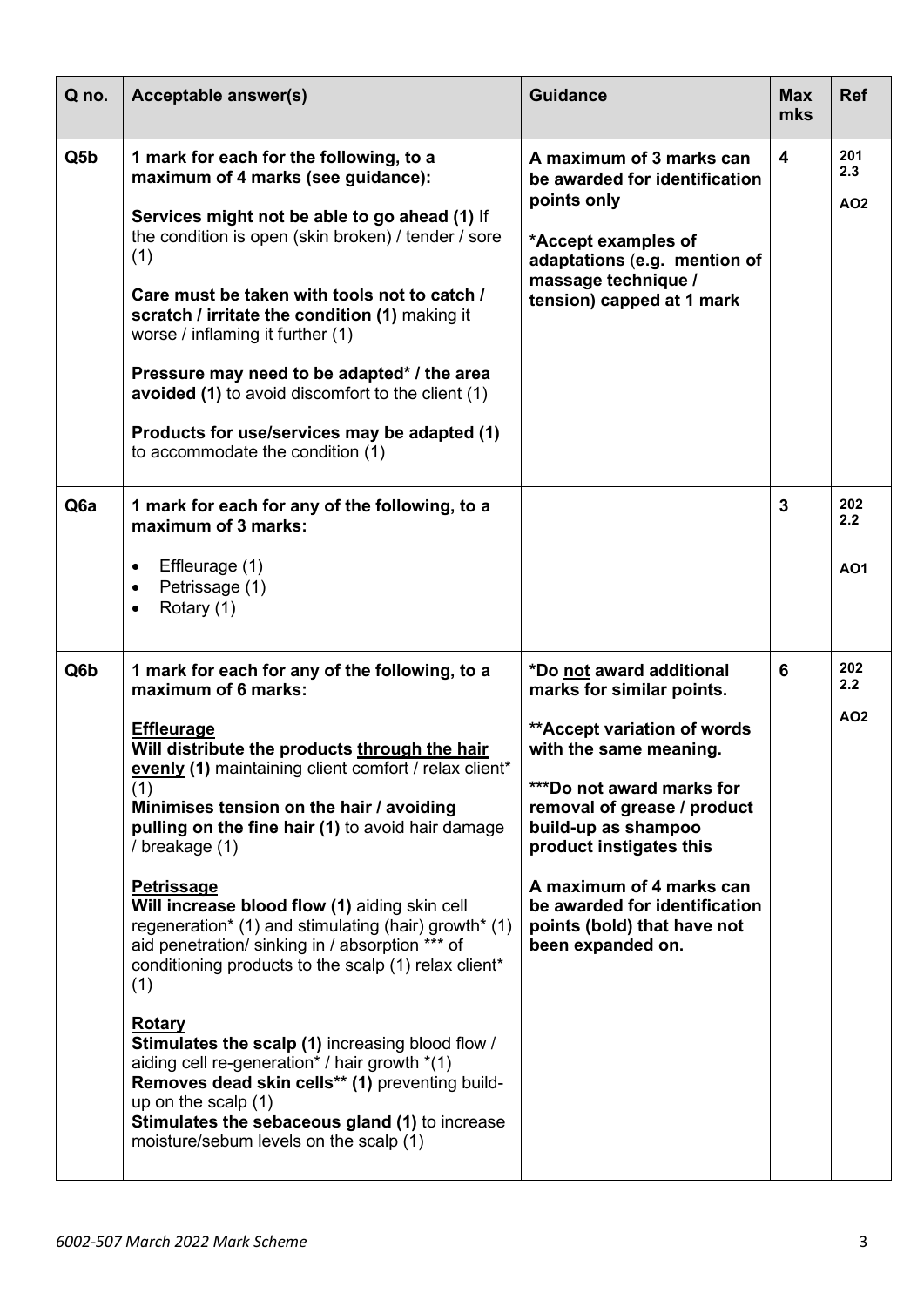| Q no.           | <b>Acceptable answer(s)</b>                                                                                                                                                                                                                                                                                                                                                                                                                                             | <b>Guidance</b>                                                                                                                              | <b>Max</b><br>mks | <b>Ref</b>               |
|-----------------|-------------------------------------------------------------------------------------------------------------------------------------------------------------------------------------------------------------------------------------------------------------------------------------------------------------------------------------------------------------------------------------------------------------------------------------------------------------------------|----------------------------------------------------------------------------------------------------------------------------------------------|-------------------|--------------------------|
| Q7              | 1 mark for the following:<br>10-30 minutes.*                                                                                                                                                                                                                                                                                                                                                                                                                            | *Accept any value or range<br>between 10 - 30 minutes                                                                                        | 1                 | 202<br>2.3<br><b>AO1</b> |
| Q8a             | 1 mark each for any of the following, to a<br>maximum of 5 marks:<br>During shampoo and conditioning the<br>hydrogen bonds /salt linkages (1) will be<br>softened / broken (1) due to the addition of<br>moisture / water in the cortex (1)<br>Stretching the hair around the rollers *(1) and<br>drying it in this position (1) will form beta keratin<br>/ a beta keratin shape (1).                                                                                  | *Accept tension being<br>applied if discussing<br>making a curl formation.<br>Do not award points for<br>similar / same expansion<br>points. | $5\phantom{1}$    | 204<br>1.3<br><b>AO2</b> |
| Q8b             | 1 mark for each for any of the following, to a<br>maximum of 4 marks:<br>Use of hairspray / finishing product / styling<br>products (1) to slow the speed moisture from the<br>atmosphere will be absorbed by the hair / provide<br>a barrier against humidity (1)<br>Avoid steamy / humid atmospheres (1) use of<br>shower cap (1) pin the hair up (and remove<br>pins once out of the humid atmosphere and<br>hair has cooled) (1) to avoid the style dropping<br>(1) |                                                                                                                                              | 4                 | 204<br>1.3<br><b>AO2</b> |
| Q <sub>9a</sub> | 1 mark for the following:<br>$90^{\circ}$                                                                                                                                                                                                                                                                                                                                                                                                                               |                                                                                                                                              | 1                 | 203<br>2.1<br><b>AO1</b> |
| Q9b             | 1 mark for the following:<br>$45^{\circ}$                                                                                                                                                                                                                                                                                                                                                                                                                               |                                                                                                                                              | 1                 | 203<br>2.1<br><b>AO1</b> |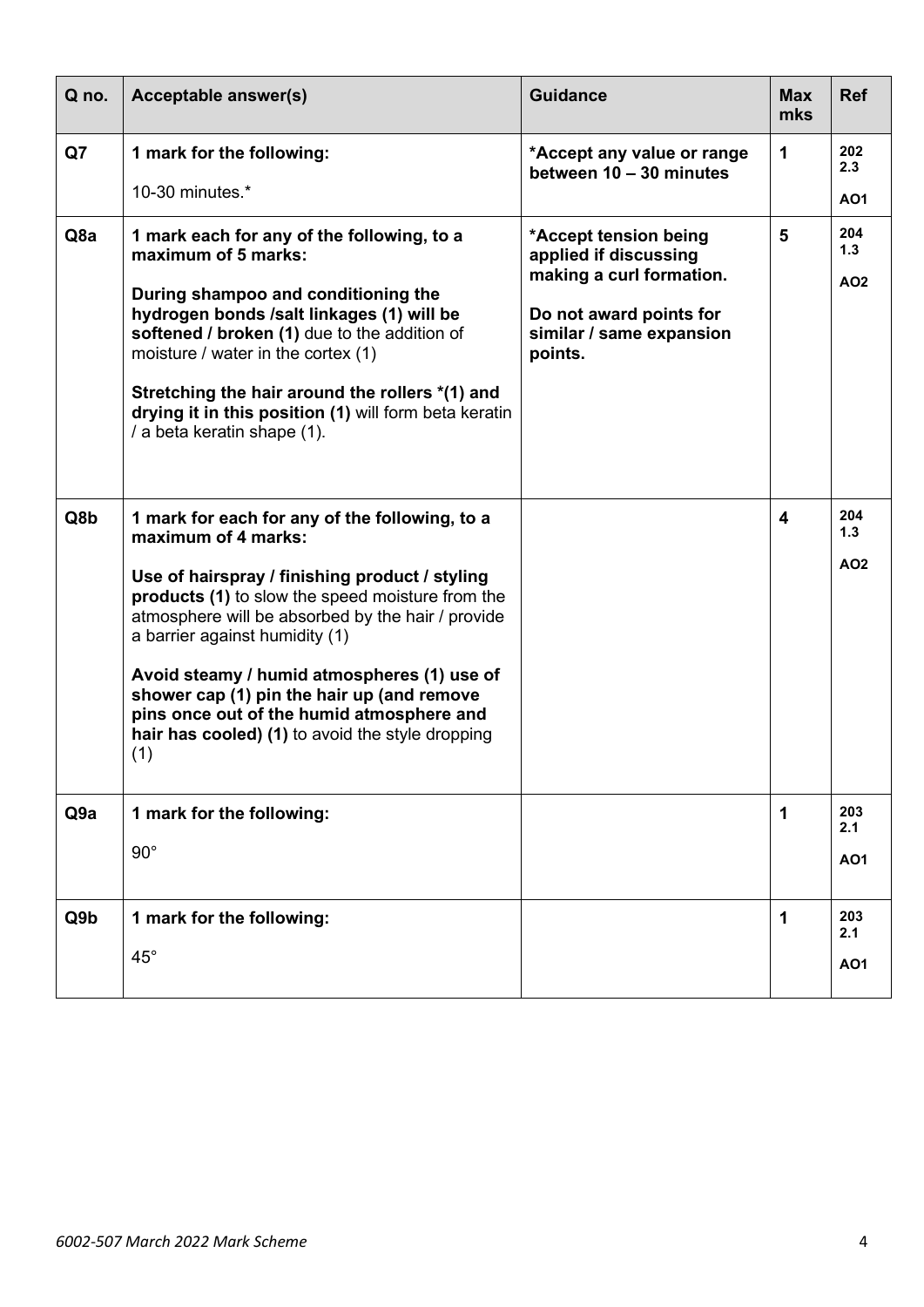| Q no. | Acceptable answer(s)                                                                                                                                                                                                                                                                                                                                                                                                                                                                                                                                        | <b>Guidance</b>                                                                                                            | <b>Max</b><br>mks | <b>Ref</b>                    |
|-------|-------------------------------------------------------------------------------------------------------------------------------------------------------------------------------------------------------------------------------------------------------------------------------------------------------------------------------------------------------------------------------------------------------------------------------------------------------------------------------------------------------------------------------------------------------------|----------------------------------------------------------------------------------------------------------------------------|-------------------|-------------------------------|
| Q10   | 1 mark for each for any of the following, to a<br>maximum of 3 marks:<br>Tools for use (1)<br>Curl movement / hair classification (1)*<br>Hair growth patterns* / natural alpha state<br>(1)<br>Product build up / oil / grease / Hygiene<br>reasons $(1)$<br>Hair condition / elasticity (1).                                                                                                                                                                                                                                                              | *Do not award marks for<br>more than 1 named hair<br>classification/hair growth<br>pattern.                                | $\overline{3}$    | 203<br>2.1<br><b>AO1</b>      |
| Q11a  | 1 mark for each for any of the following, to a<br>maximum of 2 marks:<br>Temporary colour (1)<br>Semi-permanent colour (1)<br>Quasi colour (1)<br>Permanent colour with hydrogen peroxide<br>$3\% / 6\% * (1)$                                                                                                                                                                                                                                                                                                                                              | *When stating permanent<br>colour, a corresponding<br>strength of Hydrogen<br>Peroxide must be given to<br>award the mark. | $\overline{2}$    | 205<br>1.4<br><b>AO1</b>      |
| Q11b  | 1 mark for each for any of the following, to a<br>maximum of 6 marks:<br>The desired outcome (1) affects the underlying<br>tone / amount of tone that needs to be<br>counteracted / removed (1) vibrancy of tone<br>required (1)<br>The porosity / condition of the hair (1) affects<br>how quickly the product will be absorbed (1)<br>The existing hair colour (1) whether the<br>outcome will be uneven / fully effective (1)<br>Durability required (1) for maintenance of the<br>look / how quickly the colour would fade / outcome<br>will last $(1)$ |                                                                                                                            | 6                 | 205<br>1.4<br>AO <sub>2</sub> |
| Q12   | 1 mark for each for any of the following, to a<br>maximum of 4 marks:<br>Apron (1)<br>Gloves (1)<br>Mask $(1)$<br>Goggles (1)<br>Gown (1)<br>Towel (1)<br>(Plastic) cape (1).                                                                                                                                                                                                                                                                                                                                                                               | Do not accept cutting collar.                                                                                              | 4                 | 205<br>1.1<br><b>AO1</b>      |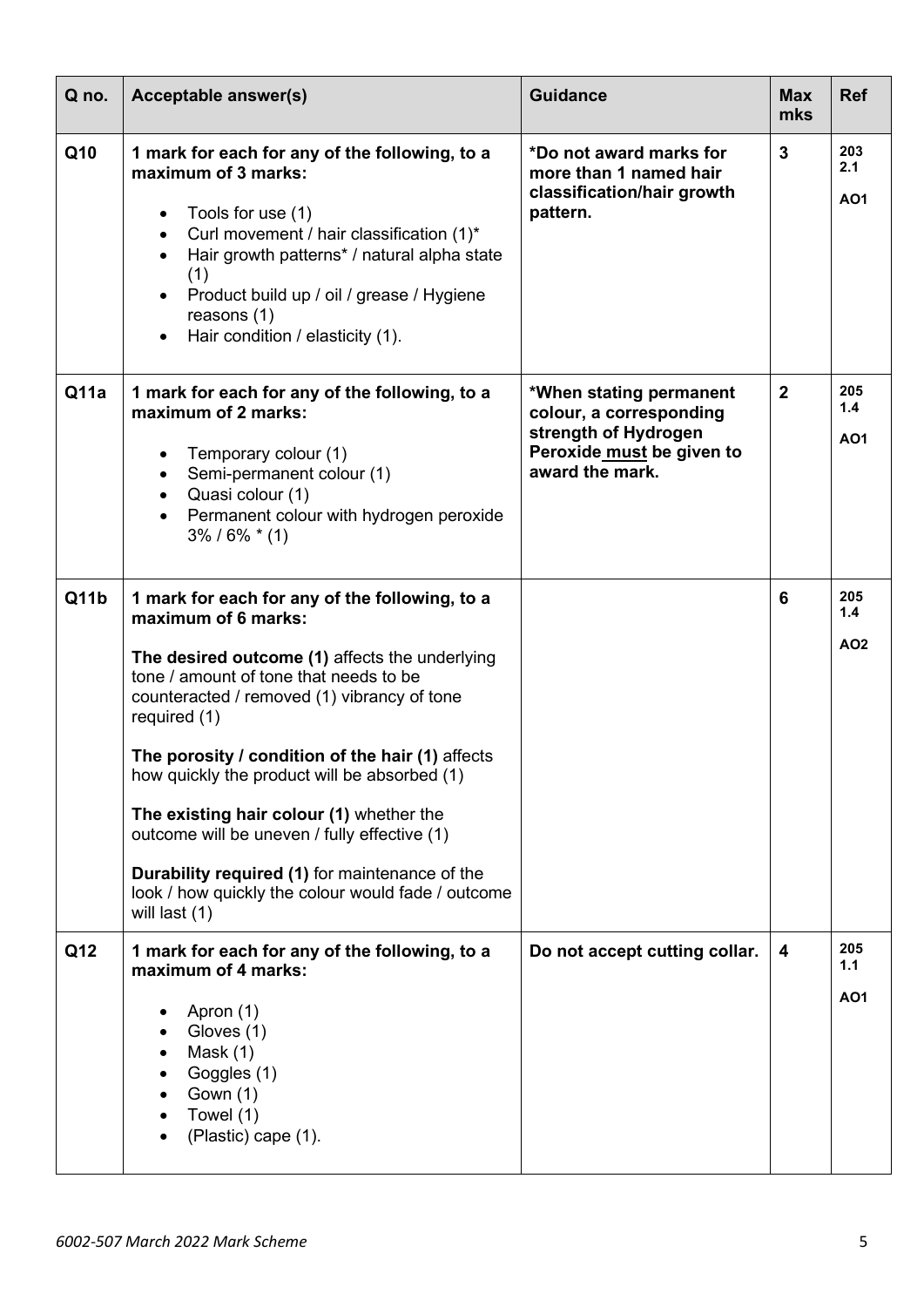| Q no. | Acceptable answer(s)                                                                                                                                                                                                                                                                                | <b>Guidance</b>                            | <b>Max</b><br>mks | <b>Ref</b>                                   |
|-------|-----------------------------------------------------------------------------------------------------------------------------------------------------------------------------------------------------------------------------------------------------------------------------------------------------|--------------------------------------------|-------------------|----------------------------------------------|
| Q13a  | 1 mark for each for any of the following, to a<br>maximum of 3 marks:<br>Raises the cuticle (1) penetrates the cortex (1) de-<br>colourises / strips colour pigment * / produces<br>oxy-melanin colourless pigments (1) by a process<br>of oxidation (1)                                            | *Accept pheomelanin and or<br>Eumelanin    | 3                 | 205<br>1.3<br>AO <sub>2</sub>                |
| Q13b  | 1 mark for each for any of the following, to a<br>maximum of 3 marks:<br>Deposits colour on/in the cuticle layers (1) large<br>colour molecules sit on the cuticle whilst smaller<br>molecules sit in the cuticle layers** (1) change<br>tone and/ or depth (1)                                     | ** Accept perimeter of the<br>cortex only  | $\mathbf{3}$      |                                              |
| Q14   | 1 mark for each for any of the following, to a<br>maximum of 2 marks:<br>Choice of depth (1) going too dark / too light /<br>changing more than 4-5 levels will drain the<br>clients skin tone (1)<br>Choice of tone (1) need to compliment the<br>natural skin tone / enhance the overall look (1) | Do not allow marks for<br>choice of colour | $\overline{2}$    | 6002-<br>21<br>205<br>1.2<br>AO <sub>2</sub> |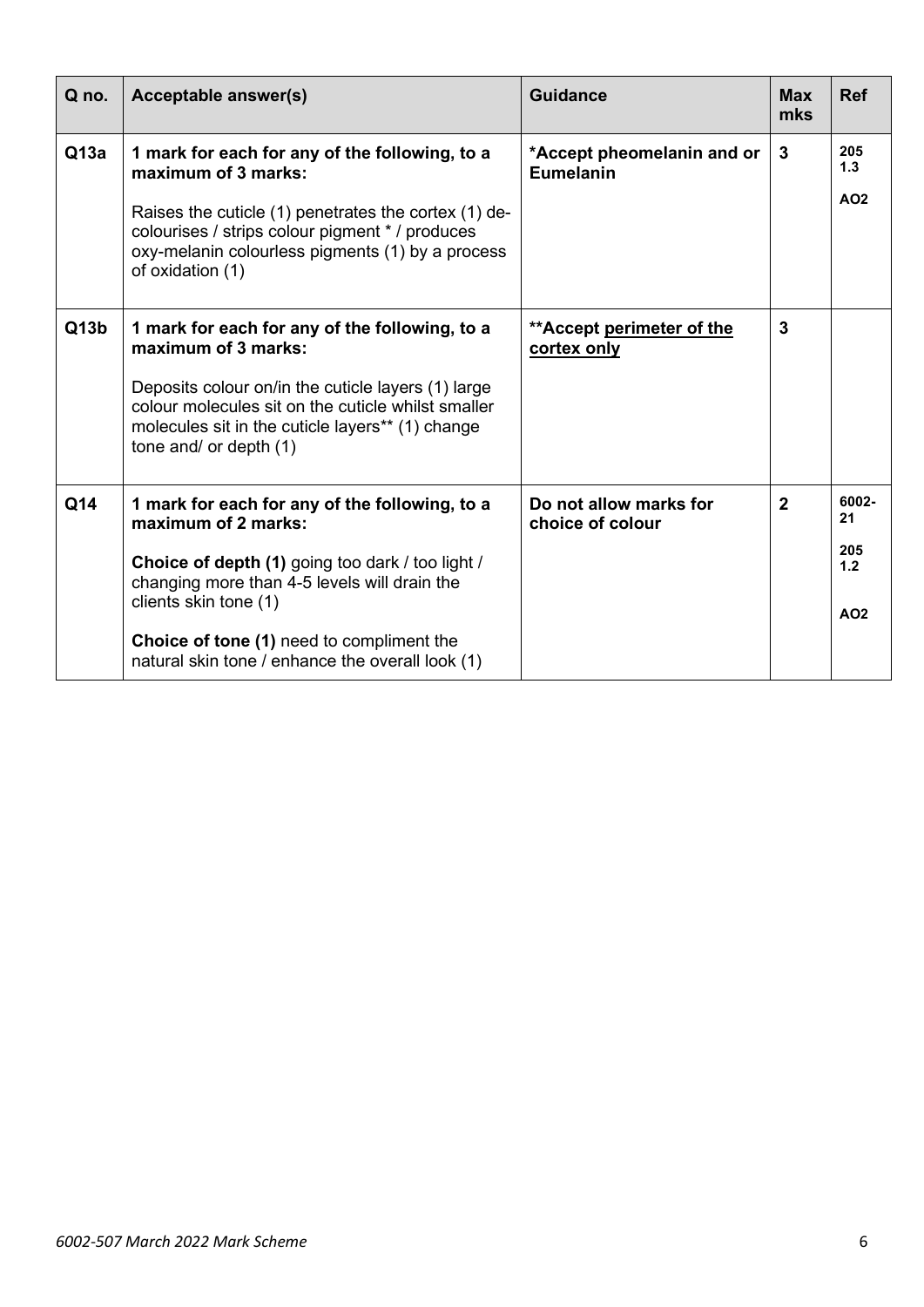| Q no. | <b>Acceptable answer(s)</b>                                                                                                                                                                                                                                                                                                                                                                                                                                                                                                                                                                                                                                                                                                                                                                                                                                                                                                                                                                                                                                                                                                                                                                                                                                                                                                                                                                                                                                                                                                                                                                 | <b>Guidance</b>                                                                                                                                                                                                                                                                                                                                                                                                                                                                                                                                                                                                                                                                                                                                                                                                                                                                                                                                                                                                                                                                                                                                                                                                                                                                                                                                                                                                                                                                                                                                                                                                               | <b>Max</b><br>mks | <b>Ref</b>                                  |
|-------|---------------------------------------------------------------------------------------------------------------------------------------------------------------------------------------------------------------------------------------------------------------------------------------------------------------------------------------------------------------------------------------------------------------------------------------------------------------------------------------------------------------------------------------------------------------------------------------------------------------------------------------------------------------------------------------------------------------------------------------------------------------------------------------------------------------------------------------------------------------------------------------------------------------------------------------------------------------------------------------------------------------------------------------------------------------------------------------------------------------------------------------------------------------------------------------------------------------------------------------------------------------------------------------------------------------------------------------------------------------------------------------------------------------------------------------------------------------------------------------------------------------------------------------------------------------------------------------------|-------------------------------------------------------------------------------------------------------------------------------------------------------------------------------------------------------------------------------------------------------------------------------------------------------------------------------------------------------------------------------------------------------------------------------------------------------------------------------------------------------------------------------------------------------------------------------------------------------------------------------------------------------------------------------------------------------------------------------------------------------------------------------------------------------------------------------------------------------------------------------------------------------------------------------------------------------------------------------------------------------------------------------------------------------------------------------------------------------------------------------------------------------------------------------------------------------------------------------------------------------------------------------------------------------------------------------------------------------------------------------------------------------------------------------------------------------------------------------------------------------------------------------------------------------------------------------------------------------------------------------|-------------------|---------------------------------------------|
| Q15   | Indicative content:<br>The candidates' discussion will include,<br>but not be limited to;<br><b>Consultation (including considering</b><br>hearing impairment)<br>Greater use of visual aids, images<br>(magazines / pin-interest etc.) colour<br>swatches/ chart, to confirm<br>requirements<br>Facing the client to allow for lip<br>$\bullet$<br>reading when discussing<br>requirements<br>Adjustment of level / tone of voice<br>$\bullet$<br>Greater use of body language<br>$\bullet$<br>Influencing factors<br>Age, lifestyle, means and ability to<br>upkeep new hairstyle.<br>Existing hair colour / percentage of<br>white<br>Recommendations for colour service.<br>Product use - Permanent colour /<br>$\bullet$<br>lightening product / Quasi / demi<br>permanent colour.<br>Full head application - Quasi / demi<br>$\bullet$<br>permanent colour to mask white hair<br>as an alternative. Ease of<br>maintenance, less / no regrowth<br>Partial application - Use of multi tones<br>$\bullet$<br>to create greater texture/ interest -<br>Use of cap / packets, sectioning,<br>amount woven- considering hair<br>characteristics, desired look.<br>Maintenance / cost Vs durability of<br>$\bullet$<br>different colour services.<br><b>Recommendations for cutting</b><br>Introduction of more shape by using<br>$\bullet$<br>graduation techniques<br>Texturising techniques to add interest,<br>$\bullet$<br>lift, remove any unwanted bulk<br>(considering scenario)<br>Keeping shorter for ease of<br>$\bullet$<br>management considering - age /<br>lifestyle in this | <b>Band 1 (0-5 marks)</b><br>A basic discussion that shows<br>limited knowledge of<br>appropriately linked<br>communications and<br>recommendations. The response<br>is brief, under-developed, lacks<br>clarity and is not always entirely<br>relevant or accurate. Little or no<br>justifications for adaptations in<br>communication or<br>recommendations in services.<br><b>Basic recommendations may</b><br>have been discussed but are not<br>clearly defined. The overall<br>analysis is simplistic and there<br>is limited or no use of examples<br>to support points raised. Overall<br>the discussion lacks structure<br>and coherency.<br>To access the higher marks,<br>some recommendations<br>suggested will be relevant and<br>accurate with the use of<br>appropriate terminology. Some<br>attempt will be made to reason<br>the recommendations<br>suggested.<br><b>Band 2 (6-10 marks)</b><br>A well-rounded discussion<br>where communications and<br>recommendations for services<br>are specific to the scenario. The<br>response is generally accurate<br>and coherent. Some areas of the<br>response may be more detailed<br>than others, but will include both<br>communication adaptations and<br>recommendations. Throughout<br>the discussion<br>recommendations for services<br>are given with some justification<br>and use of examples. Overall the<br>discussion displays reasonable<br>breadth, depth and accuracy.<br>There is evidence of links<br>between the scenario,<br>adaptations and<br>recommendations suggested.<br>The overall discussion is<br>presented in a clear format with | 15                | 6002-<br>21<br>$201 -$<br>205<br><b>AO4</b> |